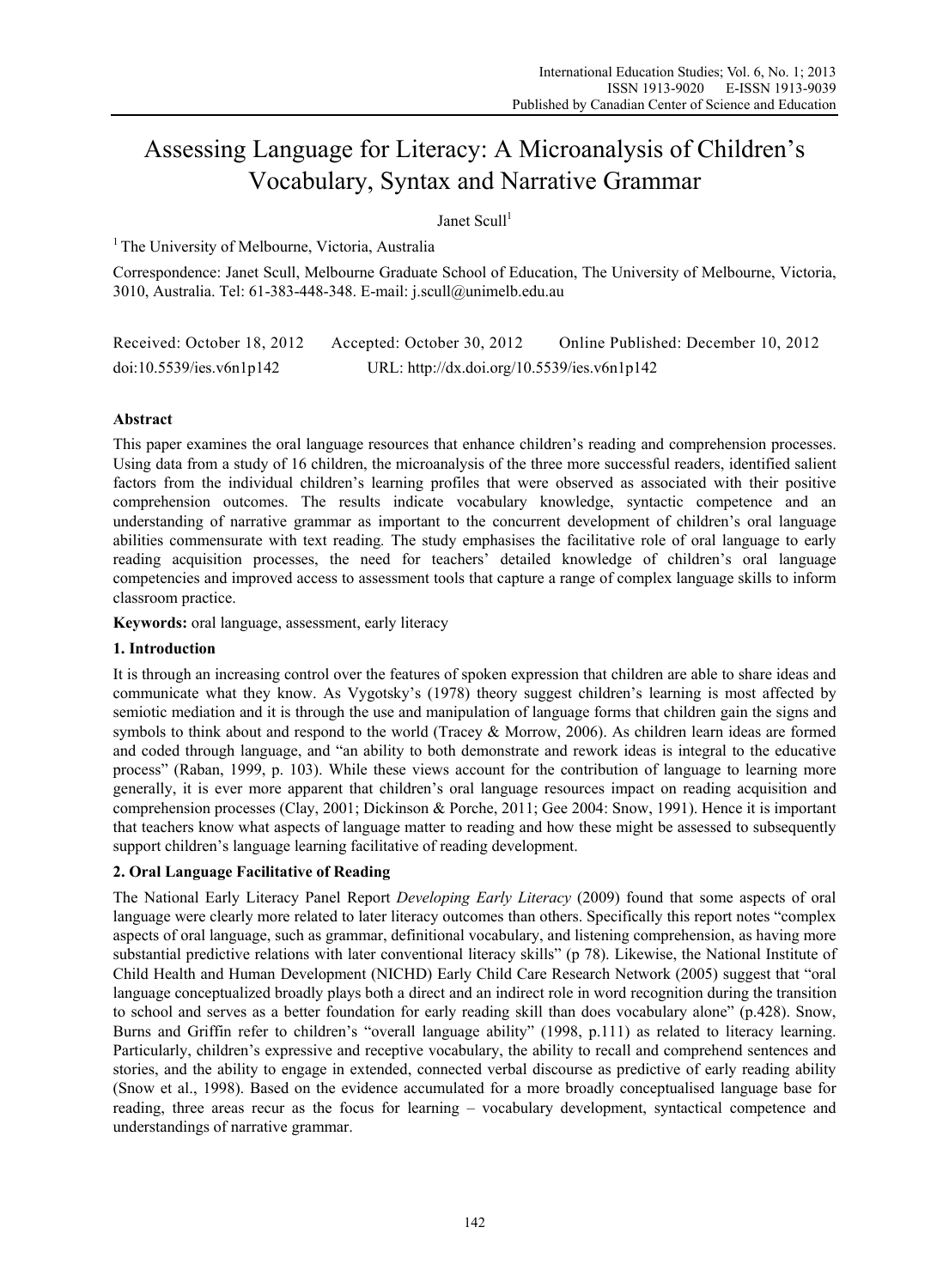## *2.1 Vocabulary Development*

Vocabulary development is widely regarded as central to reading comprehension. Vellutino and colleagues (2007) report "vocabulary and other types of semantic knowledge as important determinants of language and reading comprehension skills in early and late-stage readers" (p. 26). Pearson, Hiebert and Kamil (2007) make a strong claim for the predictive power of vocabulary, they state "there is no doubt that vocabulary is closely tied to comprehension…in study after study, vocabulary knowledge predicts comprehension performance with positive correlations" (p. 282). Similarly, Biemiller (2011) asserts that Grade one general vocabulary is a strong predictor of reading comprehension in grade 11. The significance of vocabulary knowledge, as it relates to comprehension processes, is also emphasised in studies by Freebody and Anderson (1983) and Beck and McKeown (1991; 2001). Likewise, Stanovich (1986, p. 379) argues:

There is a growing body of data indicating that variation in vocabulary knowledge is a causal determinant of difference in reading comprehension abilities…the relationship is one that continues throughout reading development and remains in force for even the most fluent adult readers.

Evidence from longitudinal studies also support the claim that children's early language learning has long term effects on children's reading comprehension. Findings from *The Home School Study of Language and Literacy Development* (Dickinson & Tabors, 2001) emphasise both vocabulary development and decontextualised, extended language forms as predictive of enhanced later reading performance. Descriptive information from this research indicates that a child's exposure to a full and varied vocabulary as early as age four is a powerful predictor of later literacy growth. Further, children with stronger language skills were more likely to engage in interesting conversations with their preschool teachers, and these conversations contributed favourably to children's ongoing literacy development (Dickinson & Porche, 2011).

### *2.2 Syntactic Competence*

There is also research that proposes reading comprehension is facilitated when materials contain high-frequency syntax patterns from children's oral language (Eskey, 1986; Griffin, Hemphill, Camp & Wolf, 2004; Snow et al., 1998). In addition, these studies allude to the possibility that a beginning reader's experience with spoken discourse may be insufficient to support the effective processing and comprehension of written texts. Hence, some of the features of the grammatical organisation of written discourse may impede children's comprehension. As Leu (1982, p. 124) states:

Young children's knowledge of linguistic organization apparently reflects their largely oral language experiences. Relatively unfamiliar with the syntactic probabilities of written discourse, their hypotheses about upcoming text are often determined by an inappropriate set of expectations. Hypotheses based on the syntactic probabilities of oral discourse often conflict with the more integrated patterns of written discourse. As a result, comprehension suffers.

From a curriculum and teaching-practice perspective, it becomes imperative that young readers' oral discourse experiences provide sufficient information about the organisation of written texts to ensure their efficient processing and understanding. In turn, this requires teachers to attend to the use of more complex syntactical variations (Huttenlocher, Vasilyeva, & Shimpi, 2004; Vasilyeva & Waterfall, 2012), moving beyond conversational exchanges to supporting children to experience and use language in a range of forms and for a variety of purposes (Raban, 1999). Increasing children's syntactic proficiency to support early literacy (Clay, 2001; Raban, 2000) may also have a broad effect on school performance more generally (Vasilyeva, Huttenlocher & Waterfall, 2006).

# *2.3 Understanding Narrative Grammar*

Children's ability to produce oral narratives encompasses a range of complex language skills and is considered an important predictor of later language and literacy development (Lever & Sénéchal, 2011; Paris & Paris, 2003; Riley & Burrell, 2007). Many children as young as two to three years old develop a rich repertoire of knowledge about narrative, and become increasing skilled at understanding and producing narrative stories, matched to their home languages and cultural practices (Bliss & McCabe, 2008; Heath, 1983). These narratives are thought to be a form of literate language that serves as a bridge between oral and written language, with the knowledge of story schemas believed to be important for reading comprehension (Westby, 2005). Paris and Paris (2003, p.40) describe "early narrative competence is a fundamental aspect of children's comprehension of experiences before they begin to read, as it helps children map their understanding onto texts". Building an understanding of story schema that aids recall and supports comprehension (Stevens, Van Meter & Warcholak, 2010).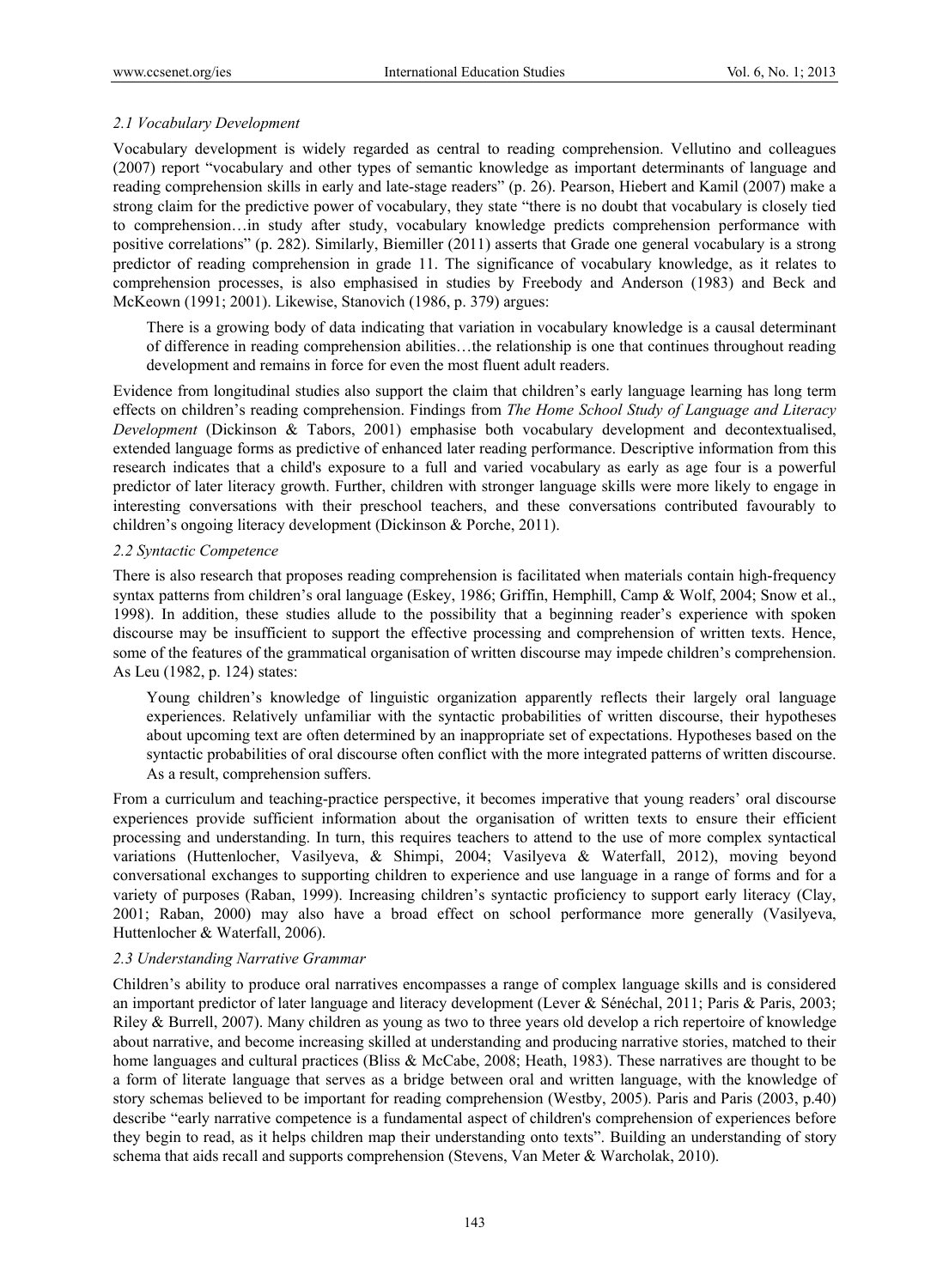More specifically, Lever and Sénéchal (2011, p.2) report "correlational studies that suggest early narrative skills are related to children's later literacy development, with moderate to strong relations existing between the production of fictional narratives and concurrent, as well as future, reading comprehension". In addition, the *Home School Study*, found oral narrative production among predictor variables with consistent significant and strong correlations to fourth- and seventh- grade reading comprehension (Dickinson, McCabe, Anastasopoulos, Peisner-Feinberg & Poe, 2003; Tabors, Snow, & Dickinson, 2001).

Based on the evidence reported above, of relationships between children's language development and text comprehension, the current study intended to explore observed associations between these areas of language and literacy learning. Specifically, it aimed to consider the oral language skill sets of children who demonstrated proficiency in reading comprehension in the early years of schooling.

## **3. Case Studies of Children's Language and Reading**

The purpose of the case studies presented in this paper is twofold. First they demonstrate how the aspects of oral language described above map with children's reading comprehension and second they provide details of the assessment tasks that gave clear insights into children's language skills.

## *3.1 Study Context, Case Study Selection and Assessment Measures*

The case studies reported in this paper are extracted from a larger study that examined the reading development of 16 children participating in Reading Recovery (Clay, 2001). Children selected for Reading Recovery are typically in their second year of school and falling behind their classmates, as they have not yet acquired effective reading and writing processes. The teachers in this study had all undertaken extensive professional training to develop their understandings of reading acquisition processes and were skilled in the design of teaching programs to support effective reading skills and strategies. The training ensured that the teaching was consistent across the larger sample and while all children showed increased reading abilities as measured by texts graded for difficulty, only the children profiled here showed strong evidence of text comprehension with reading age scores equivalent to or above their chronological age at the time of testing.

The study was performed with approval from the University's Human Research Ethics Committee. According to the information requirement all teachers and parents were informed of the study's purpose and design and gave their consent to participate in writing. Pseudonyms are used to support the confidentiality obligations.

The following measures were administered to assess children's language and reading abilities.

### *3.2 Woodcock Oral Vocabulary and Verbal Analogies Tests*

These tests were taken from the *Woodcock Language Proficiency Battery (Revised),* a set of tasks designed to measure children's achievement in oral language, reading and written language (Woodcock, 1991). The Oral Vocabulary Test measures knowledge of word meanings. In Part A of the test, stimulus words are presented and children are requested to offer a synonym for the target word. In Part B children are required to state an antonym for the stimulus word. It was intended to use the data of oral vocabulary as an indicator or as evidence of children's expressive vocabulary (Woodcock, 1991, p. 10). The test of Verbal Analogies measures the ability to comprehend and verbally complete a logical word relationship. To be successful the children must discern the inherent relationship or association among the words and retrieve an appropriate response (Woodcock, 1991, p. 10).

# *3.3 Tell Me: A Collaborative Language Activity*

Tell Me, developed by Stuart McNaughton, forms part of the *School Entry Assessment (SEA)* kit (Curriculum Corporation, 1999). It involves children retelling stories, using set texts, to assess the comprehension and language skills they use to organise a narrative and relate events in a descriptive and expressive way. The task builds on familiar and meaningful storytelling activities and assesses how well a child performs with teacher guidance. The assessment procedure begins with the reading of a story and the child is then asked to retell the text. Using a four-point scale the children's control over sentence complexity; vocabulary; text organization; descriptions /expression and content accuracy is assessed. The Tell Me procedure was administered to all participating children on two occasions when a different text from the Tell Me kit was used; first the children retold the text *Bernard O'Brien's Tooth* (Noonan, 1999) with the text *The New Baby* (Anderson, 1999) selected as the second text. The two texts were selected for children familiarity with the experiences and concepts within them. It was not the purpose of this test to include new concepts and ideas, but to gauge how well the children were able to use language to express ideas represented in the texts.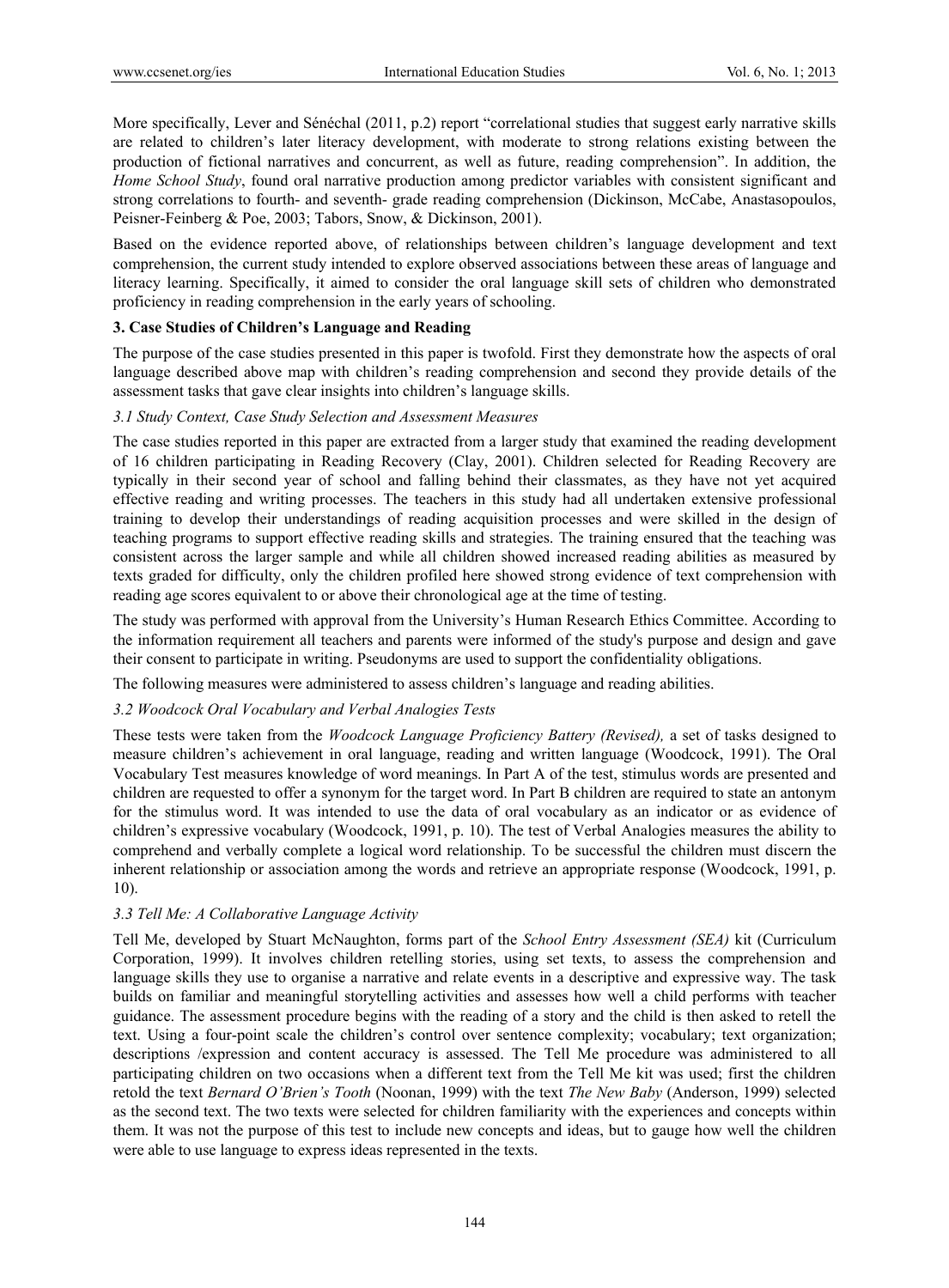## *3.4 Record of Oral Language*

The Record of Oral Language (Clay, Gill, Glynn, McNaughton & Salmon, 2007) was designed to give insight into the ways young children master the different structures found in English sentences. The assessment grades sentences to "describe the most advanced structural level of oral language which a child might listen to with full understanding" (Clay et al., 2007, p. 11). Items included in this test have been assessed by statistical measures, applied to standardised tests, to establish the reliability of item difficulty across different groups of children. Research studies conducted in the USA indicate that the test discriminates well among children of five to seven years of age who speak English as a first language (Clay et al., 2007). The measure engages the children in a sentence repetition task. The test uses 42 sentences, grouped according to three levels of difficulty and includes seven different sentence types.

# *3.5 PROBE Reading Assessment*

As a specific measure of comprehension, the Prose Reading Observation and Evaluation of Comprehension (PROBE) was used. (Parkin, Parkin & Pool, 2002). The test provided passages graded to children's chronological age across 12-month age bands. As a measure of comprehension, the test requires children to read a series of graded passages and respond to a range of question types to assess their level of understanding. Children's reading accuracy and comprehension scores are combined to provide a Reading Age (RA).

### **4. Case Study One: Remy**

Remy was aged 7 years 5 months (numeric 7.4) when the PROBE (Parkin et al., 2002) reading test was administered, and he had a Reading Age (RA) of 7.5 for fiction passages. Acknowledging the complexity of experiences and understandings children bring to reading acquisition and reading tasks more generally, Remy's strong oral language skills are identified as contributing to his ability to construct meaning from print and interpret text messages. Two aspects of oral language are highlighted in Remy's skill profile: vocabulary knowledge and control of the grammatical structures of language. An examination of his test scores, listed in Table 1, indicate that Remy scored 39 for the Record of Oral Language (Clay, et al., 2007) and had an age equivalent of 8.2 for the Woodcock Oral Vocabulary Test (Woodcock, 1991).

| Test                             | Score/s                           |
|----------------------------------|-----------------------------------|
| Record of Oral Language          | 39                                |
| Tell Me                          | Text $1 - 16$ and Text $2 - 16$   |
| Woodcock Oral Vocabulary         | Raw score 16 (Age equivalent 8.2) |
| <b>Woodcock Verbal Analogies</b> | Raw score 6 (Age equivalent 6.8)  |

Table 1. Oral language test results for Remy

The Woodcock Oral Vocabulary Test requires children to supply synonyms and antonyms for set words. In contrast to other children in this study, who found the task requiring the provision of synonyms particularly difficult, Remy responded correctly to six stimulus words, compared with the median score of two. Remy was able to supply synonyms for items such as 'begin', 'we' and 'lawn'. It appears from this data set that Remy was able to draw on a rich and varied knowledge of vocabulary to support his understanding of written language.

Complementing Remy's knowledge of vocabulary is his control over the syntactical patterns of English. He was able to produce grammatically correct responses for all Record of Oral Language stimulus sentences, with his three errors assessed as grammatical alternatives to the more difficult Level 3 sentences. For example, in response to the stimulus "*The girl saw who her mother was giving the cakes to"* Remy supplied "*The girl saw who my mother was giving the cakes to".*

Further evidence of his control over the syntax of language is demonstrated in his text retellings. The sentences below from his retelling of *The New Baby* (Anderson, 1999) demonstrate the use adverbial phrases of time and place, contrastive conjunctions that result in embedded clauses and appropriate pronoun reference chains.

Transcript 1: Remy retelling *The New Baby* 

Page 6 &7

And then Dad came outside and said that their mum was going to have her baby very soon so they [sic] he had to take her to the hospital. And then they both kissed their mother.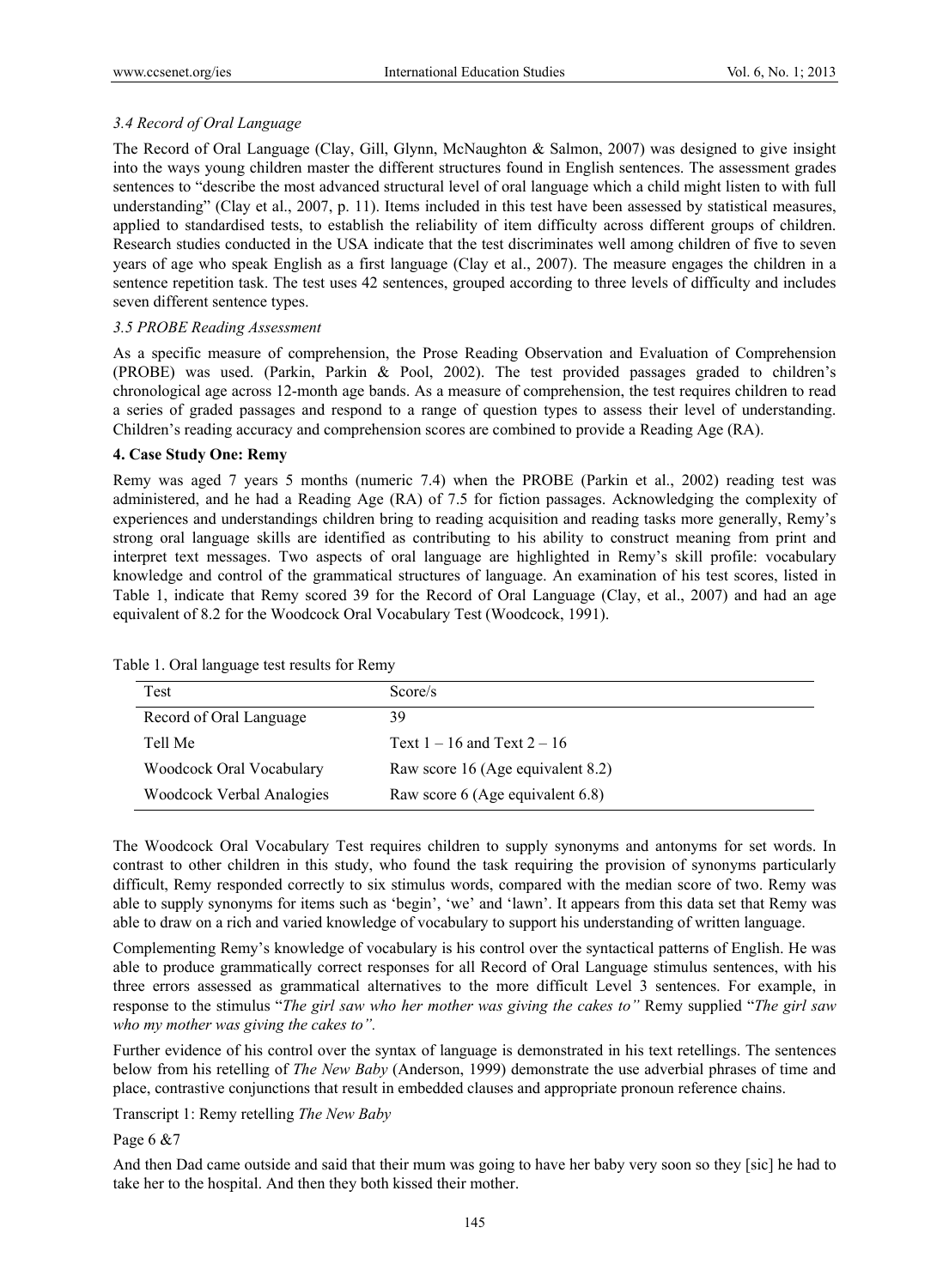## Page 8

The next morning they asked their dad if they had um if she had a baby and then dad said "let's wait and see".

Remy's oral language skill profile resonates well with research that reports children's oral language as a resource for reading. Specifically, the ability to control the more complex linguistic structures supportive of reading comprehension is well documented (Gee, 2004; Leu, 1982; Perfetti, 1990). Remy's comprehension and language test results suggest that his syntactic competence allowed him to effectively assess the grammatical alternatives and restrictions of written text and to construct an interpretation of what has been read (Gee, 2004; Leu, 1982).

## **5. Case Study Two: Elizabeth**

Elizabeth was aged 6 years 11 months (numeric 7.0) when the PROBE test was administered and had a RA equivalent to her chronological age. Her oral language results, detailed in Table 2, show that her test scores were largely in the average range for the study's cohort. However like Remy, Elizabeth was able to draw on a strong understanding of word meanings to support her reading. Highlighted here is her Verbal Analogies Test (Woodcock, 1991) score.

| Test                             | Score/s                           |
|----------------------------------|-----------------------------------|
| Record of Oral Language          | 34                                |
| Tell Me                          | Text $1 - 11$ and Text $2 - 14$   |
| Woodcock Oral Vocabulary         | Raw score 12 (Age equivalent 6.8) |
| <b>Woodcock Verbal Analogies</b> | Raw score 12 (Age equivalent 9.3) |

Table 2. Oral language test results for Elizabeth

The Woodcock Verbal Analogies Test was particularly challenging for children in this study, with a median score of 6.5 obtained for this task. Elizabeth's raw score of 12 equates to an age-equivalent score of 9.3, which is 3 years and 2 months above her chronological age at the time of testing. Elizabeth's responses to this task demonstrated her ability to interpret language and relate ideas, examples of her control over word meanings was illustrated in her successful responses detailed below.

- Item 7 Can is to metal as bottle is to *glass*
- Item 9 Cut is to hair as mow is to *lawn*

Item 18 Movie is to actor as game is to *player*

The data reported here reflect observations of the role of word meanings as a resource for reading, as well as empirical research findings of the role of vocabulary knowledge as a support for children's understanding of printed texts (Beck & McKeown, 1991, 2001; Dickinson & Tabors, 2001; Freebody & Anderson, 1983; Stanovich 1986) Elizabeth clearly demonstrated her competency in this area, interpreting word meanings and manipulating language through the use of analogy.

Importantly this knowledge of vocabulary provided a resource for Elizabeth to comprehend and talk about text. The transcript below is illustrative of her receptive and productive vocabulary skills. As a participant interlocutor she was able to demonstrate a clear understanding of events in the text. Her contributions to the discussion included use of the synonym 'gaol' to indicate understanding the word prompts 'prison' and 'cells' supplied by her teacher. She also used 'slither' to describe the movement of the caterpillar and 'definitely' to respond in the affirmative to her teacher's suggestion.

Transcript 2. Elizabeth discussing *The Trouble with Grandad (Cole, 1988)* 

- T: Do you think, turn the page and see if the problems over.
- C: Oh no no no.
- T: What do you think?
- C: There's the big caterpillar now.
- T: That's right it's a big caterpillar and it went to sleep on top of the police station and all the other prisoners broke out of the cells.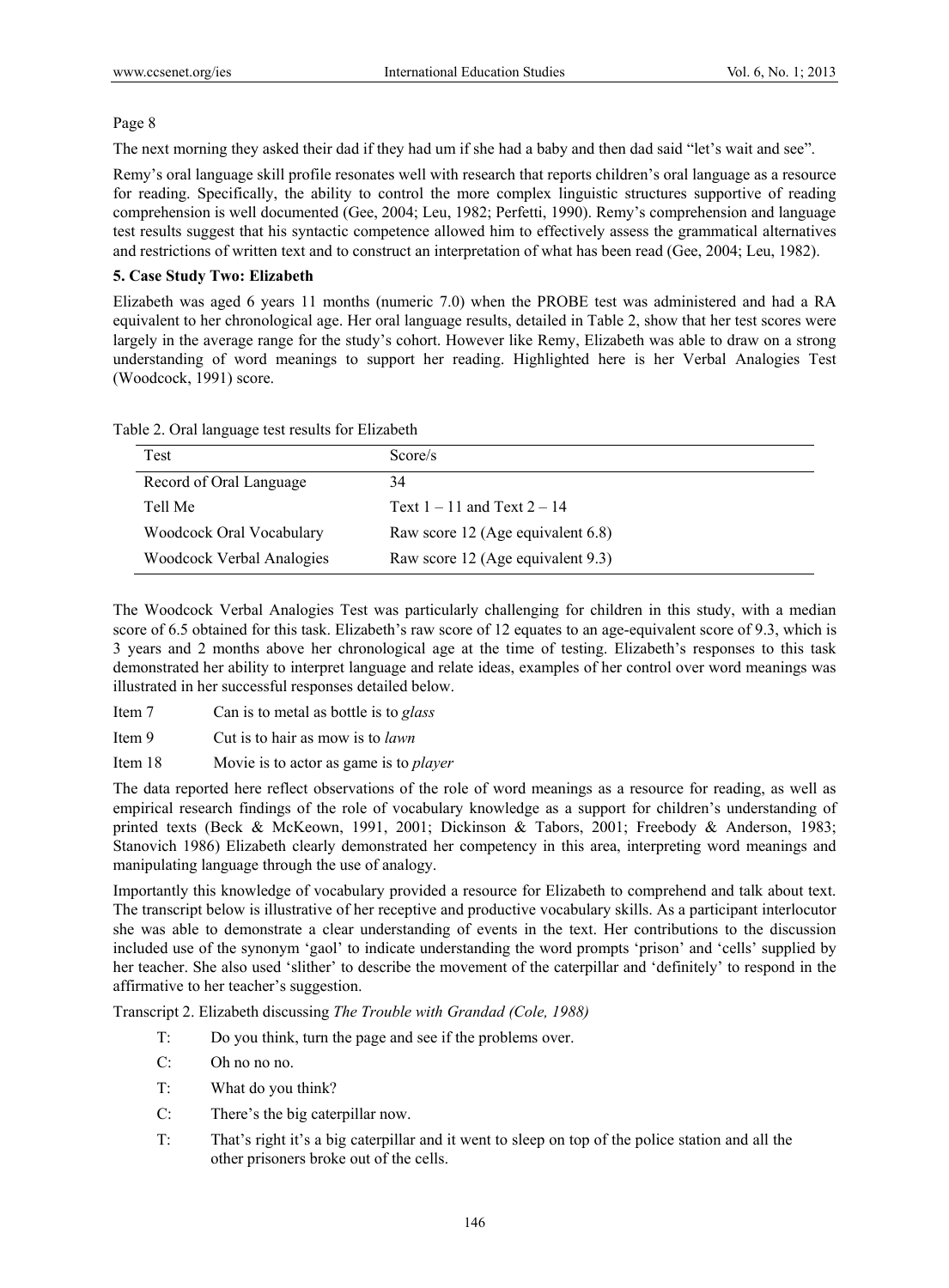- C: How did that happen?
- T: They just got out because they decided this night they'd break out of the prison. But guess what happened.
- C: What? They went back in gaol again because he's like that *(pointing)* and they went back in.
- T: That's right they soon ran back inside. Why do you think they did it?
- C: Because they think he's going to come down and try to get them.
- T: That's right so first the enormous caterpillar's lying there now he's chasing the prisoners. Do you think that enormous caterpillar will get up to more trouble?
- C: Uh uh. *(nodding)*
- T: What do you think he might do next?
- C: Slither all the town.
- T: Turn over see if that is what he does.
- C: Definitely.

In many ways Elizabeth's oral language skill profile reflected those of Remy, reinforcing flexible control over language with effective literacy acquisition processes.

### **6. Case Study Three: Michael**

Michael was aged 6 years 10 months (6.9 numeric) when the PROBE test was administered and he had a RA of 8.0 for fiction passages. An analysis of Michael's data adds to the collective evidence detailed in these case studies of the determinative role of language as facilitative of reading, see Table 3. His score of 36 for the Record of Oral Language (Clay et al., 2007) indicated a strong command of English syntax. In addition, his Woodcock language test scores (Woodcock, 1991) were above his chronological age, revealing vocabulary competence supportive of reading (Beck & McKeown, 2001; Stanovich 1986). Complementing these two data sets, Michael's Tell Me (Curriculum Corporation, 1999) scores provided further evidence of his control over vocabulary, sentence structure and story grammar.

| Test                             | Score/s                           |
|----------------------------------|-----------------------------------|
| Record of Oral Language          | 36                                |
| Tell Me                          | Text $1 - 15$ and Text $2 - 17$   |
| Woodcock Oral Vocabulary         | Raw score 13 (Age equivalent 7.0) |
| <b>Woodcock Verbal Analogies</b> | Raw score 7 (Age equivalent 7.2)  |

Michael's retelling of the two Tell Me texts provided insight into his ability to orchestrate oral language for particular purposes related to text comprehension. The criterion referenced scores for his retellings indicated a superior control of oral language, as illustrated in the transcript of his retelling of *Bernard O'Brien's Tooth*. Specifically noted here is Michael's oral language ability that allowed him to retell the text with accuracy and precision.

Transcript 3: Michael retelling *Bernard O'Brien's Tooth*.

Page 3

He was wiggling his tooth trying to get this tooth out because it was so wobbly.

Page 4

His mum got the pliers out and tried to pull it out.

Page 7

His dad grabbed his legs and shaked him.

Page 8 and 9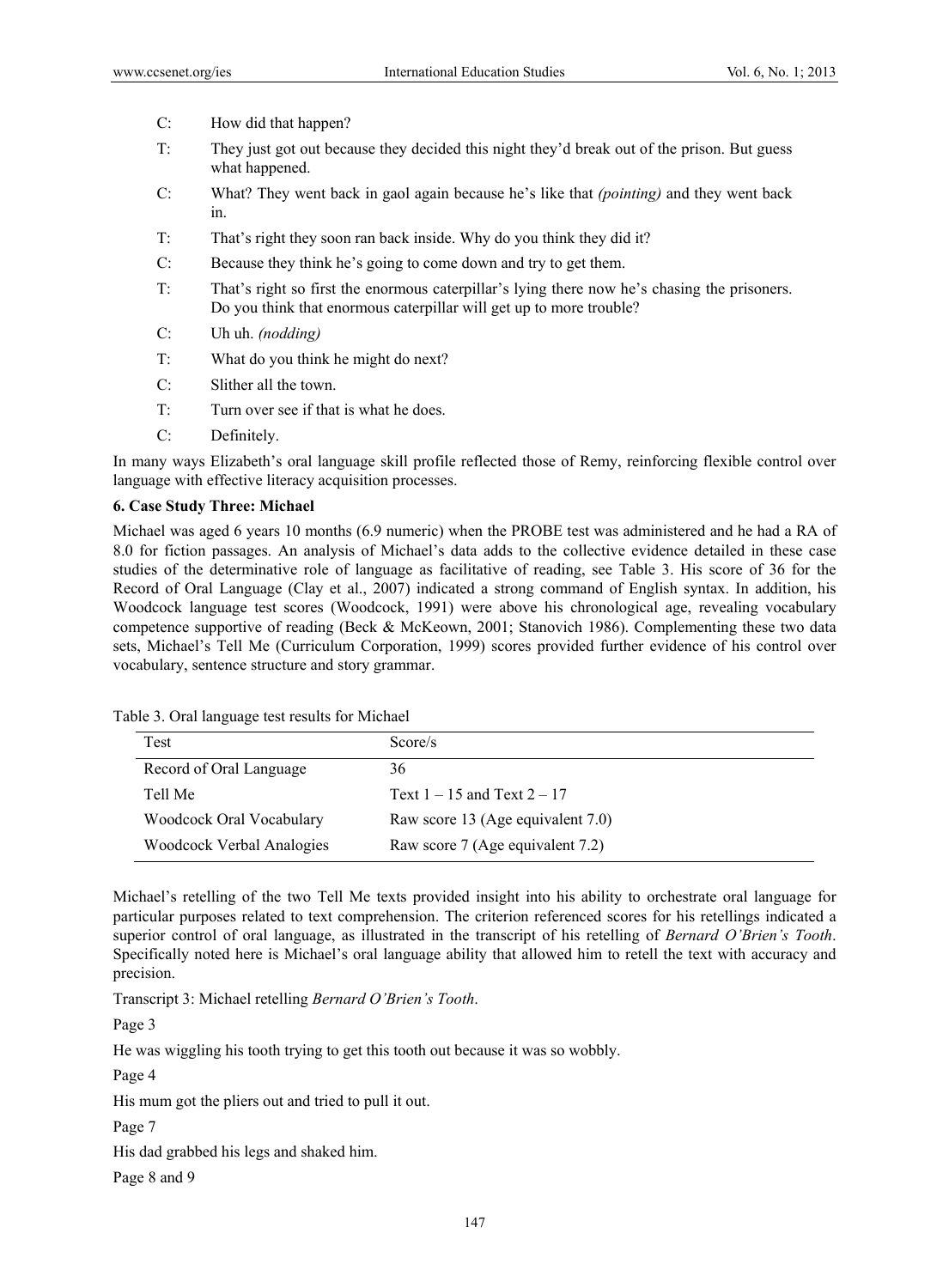The brother tied a string onto his tooth and he was going to tie the string onto the door handle and shut it so that it can come out.

#### Page 11

Then he brushed his teeth and his tooth fell out and went plop into the water.

#### Page 12

Then when his tooth came out he picked it up from the water and he said "everyone come and look at my tooth".

This transcript highlights Michael's clear understanding of story grammar. Key narrative components characters, problem, attempted solutions, and solution - are articulated (Stevens, et al., 2010). His retelling reinforces skills that support the understanding of text, as he identified story elements that connect the entire narrative (Paris & Paris, 2003). This is where it is presumed that Michael's language and reading comprehension competencies intersect. His ability to use a number of language skills (syntax, semantics, and narrative grammar) to convey a story to a listener are resources also available to assist his construction of meaning and to share ideas gleaned from written texts. As Clay (2004, p. 4) argues:

When we speak or listen to speech, we are constructing and composing; when we write any message, we are constructing and composing; and when we read text, we are again constructing and composing. The demands of each of these three activities are slightly different but each feeds into one pool of structural possibilities in the language.

Importantly, these responses reiterate the findings of the two previous case studies in highlighting the central role of oral language to reading. Michael's oral language competence was seen as assisting his comprehension of texts and his expression of these understandings.

#### **7. Discussion**

The analysis of children's oral language and reading profiles raises a number of issues for consideration alongside implications for practice. These are discussed in the section that follows.

### *7.1 The Role of Language in a Complex Model of Reading*

When children are learning to read and building confidence and skill they need to use all the resources available to them. Particularly when the goal of reading is to engage in text meanings, not simply to recognize words rapidly (Harrison, 2004). As demonstrated in three case studies reported, for beginning readers, language-based sources of information are critical. In addition to a "working understanding of how sounds are represented alphabetically, they require sufficient background knowledge and vocabulary to render written texts meaningful and interesting, control over procedures for monitoring comprehension and repairing misunderstandings, and continued interest and motivation to read for a variety of purposes" (Snow, Burns & Griffin, 1998, executive summary). In interactive models of reading readers draw on a range of information in sources, extending their searching and linking systems to construct complex operating systems to effectively process and comprehend texts (Clay, 2001; Rumelhart, 1994; Singer, 1994). Knowledge of language is a primary source of information young readers attend to, and continues as strong influence over children's reading acquisition and developmental processes (Clay 1991; 2001).

### *7.2 The Need for a Clear, Understanding of Children's Language Competencies*

Data from the present study contributes to an evidence base that positions complex language skills as an important factor related to reading achievement, with effective early literacy teaching reliant on having detailed knowledge about children's oral language skills. However, oral language can be difficult to assess, making it hard for teachers to accurately describe children's competency and progress. This is attributed to the ephemeral nature of spoken language; teachers' knowledge of language and the availability of assessment measures that teachers feel confident using and interpreting (Riley & Burrell, 2007). Substantial knowledge of language and language development is necessary to make accurate, informed judgments about children's overall language abilities including the more complex aspects of language foundational to text comprehension. Riley's and Burrell's (2007) evaluation of the Tell Me task indicated that teachers lacked confidence assessing the 'nuances of language' and they expressed the need for further practice and opportunities to work with others in scoring and administering the test. This points to the need for professional development and revised teacher training programs to enhance teachers' knowledge base in this key area of assessment and learning.

Similarly there is a need for test design that captures complex aspects of language in ways that increase teachers' knowledge of children's oral language skills and fits with classroom practice. The relevance of the information, congruence with the curriculum and the demands on teachers' time are factors for consideration. There are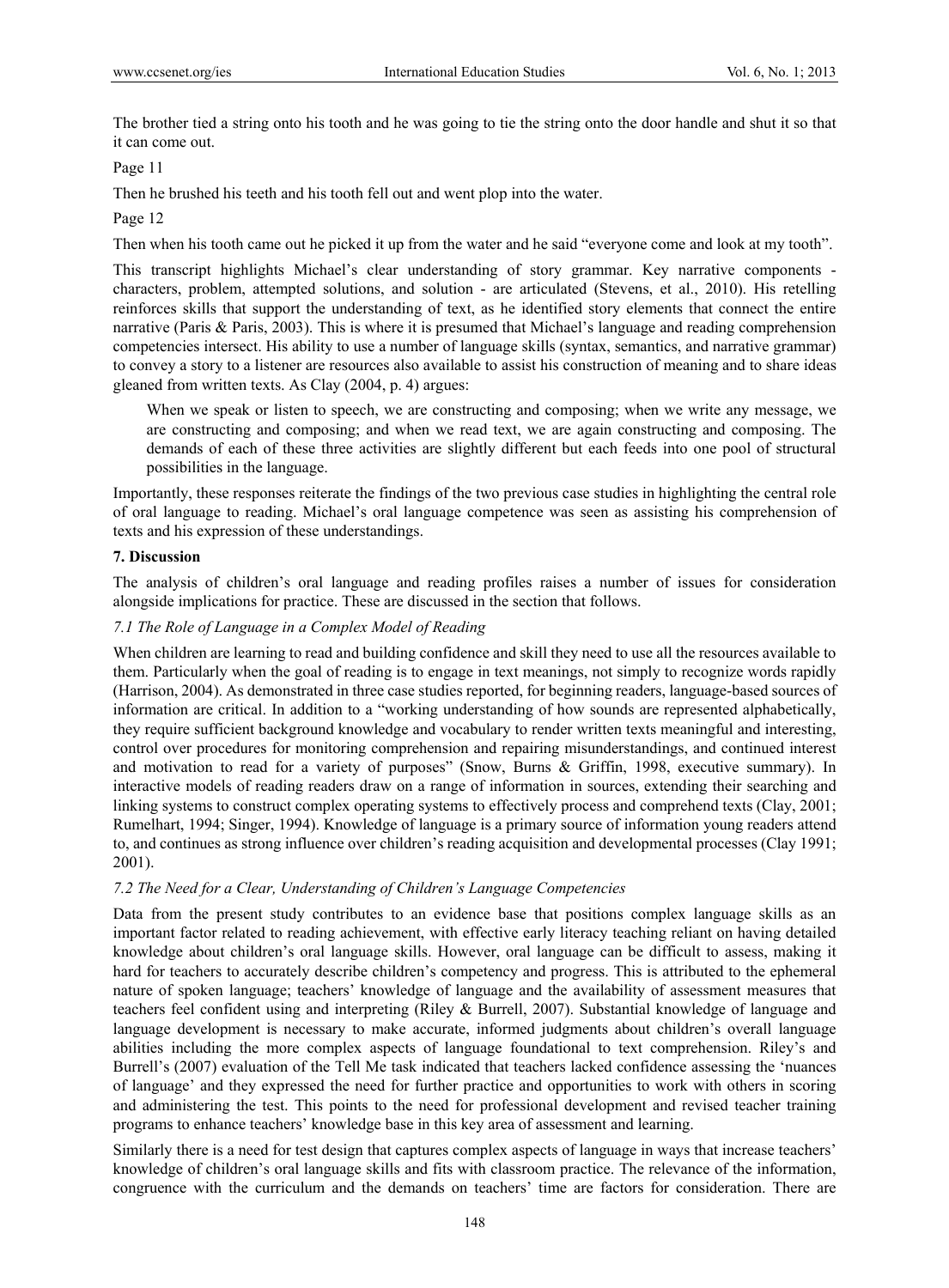currently a variety of language tests available however many focus on a single area of learning or require specialised qualifications for administration. In this study, three different measures were used to capture children's language. Preferable would be one integrated task that assessed children's receptive and productive language, supported teachers' analysis of the results, with strong connections to language and literacy pedagogy. Features of such a measure should include processes for systematic observation of children across a range of authentic tasks (Clay, 2002). Further, as formative assessment, the data produced would be available for teachers to make sensitive inferences about children's progress to inform their teaching (Black & Wiliams, 1998).

#### *7.3 Classroom Opportunities to Support Language Development*

In addition to authentic assessment, the case studies signal a need to focus on oral language teaching complementary to reading comprehension. Providing experiences for children to hear and use written language structures, expand their vocabulary and develop familiarity with story grammars corresponding to those of the texts they might be expected to read. Book reading and talk about text is an obvious context for this learning. In addition to the well-documented impact of book reading to vocabulary development (Beck & McKeown, 2001; Dickinson, Griffith, Golinkoff & Hirsh-Pasek. 2012) the structural variations introduced in texts develop a familiarity that allows the reader to handle complex language with growing facility (Cazden, 1982), alongside building awareness of story schema. As children retell texts they pay close attention to narrative elements and provide a description of the relationship across these elements. Importantly, as a stimulus for talk, texts invite dialogue, expand lexical and grammatical competence and provide contexts for language use.

Book discussions with the case study children and teachers highlighted opportunities to use the language of text in oral discourse. Despite these texts being graded for difficulty, they allowed children to incorporate relatively rare vocabulary and to explore the syntactic rules associated with narrative texts. In elaborating the results of the present study, of particular relevance is children's active involvement in discussions. The teachers demonstrated skill in engaging the children as active participants in teaching conversations, modelling ways to articulate responses to texts and scaffolding interactions to promote discussion (Hughes & Westgate, 1998; Palincsar, 1998; Scull, 2010).

### **8. Limitations**

The limitations of this research reside in the nature and design of this study. The research was constrained by the focus on a small group of children working with eight teachers to develop portraits of the children's language and reading skills. The findings concern these children and their specific learning needs; in particular, the central importance of oral language as it contributes to early literacy learning. Further investigation of children's oral language use and development is needed to make clearer this relationship in an effort to enhance literacy learning opportunities for children, particularly those identified as needing additional literacy learning support. Nevertheless, as learning to read is commonly experienced, it can be assumed that children of a similar age and in similar learning contexts are likely to exhibit comparable skills that translated to better comprehension outcomes. A larger scale replication of this research would test the reliability of the findings and this assumption.

Further, future research is also required to test the associations explored in this paper and examine the relationships between measures of oral and language and reading comprehension. A larger study, incorporating data testing a model of associations with causal links, is needed to test any assertions of predication and correlation.

#### **9. Conclusion**

The three case studies identified the children's superior oral language skills and despite their having specific strengths in different skills areas, as measured by the range of tests administered, each demonstrated oral language competencies alongside an ability to construct meaning from written text and to articulate these understandings. The findings suggest an early years literacy pedagogy that integrates oral language and reading instruction. Specifically, with opportunities for children to master more intricate forms of language and build a syntactic base commensurate with the structural complexity of written discourse; enhance their range of lexical choices; and develop their ability to narrate oral stories that recall real or imagined events in ways that draw meaning from experiences and texts read. This presents a challenge as it requires teachers to develop a profound knowledge of oral language acquisition and developmental processes and to have access to assessment tools that allow them to make constructive decisions to inform their teaching. However, given the available substantial evidence of the associations between language and literacy, it is important to examine ways teachers can build on this research to improve the ways they monitor children's oral language competence to afford enhanced literacy teaching and learning.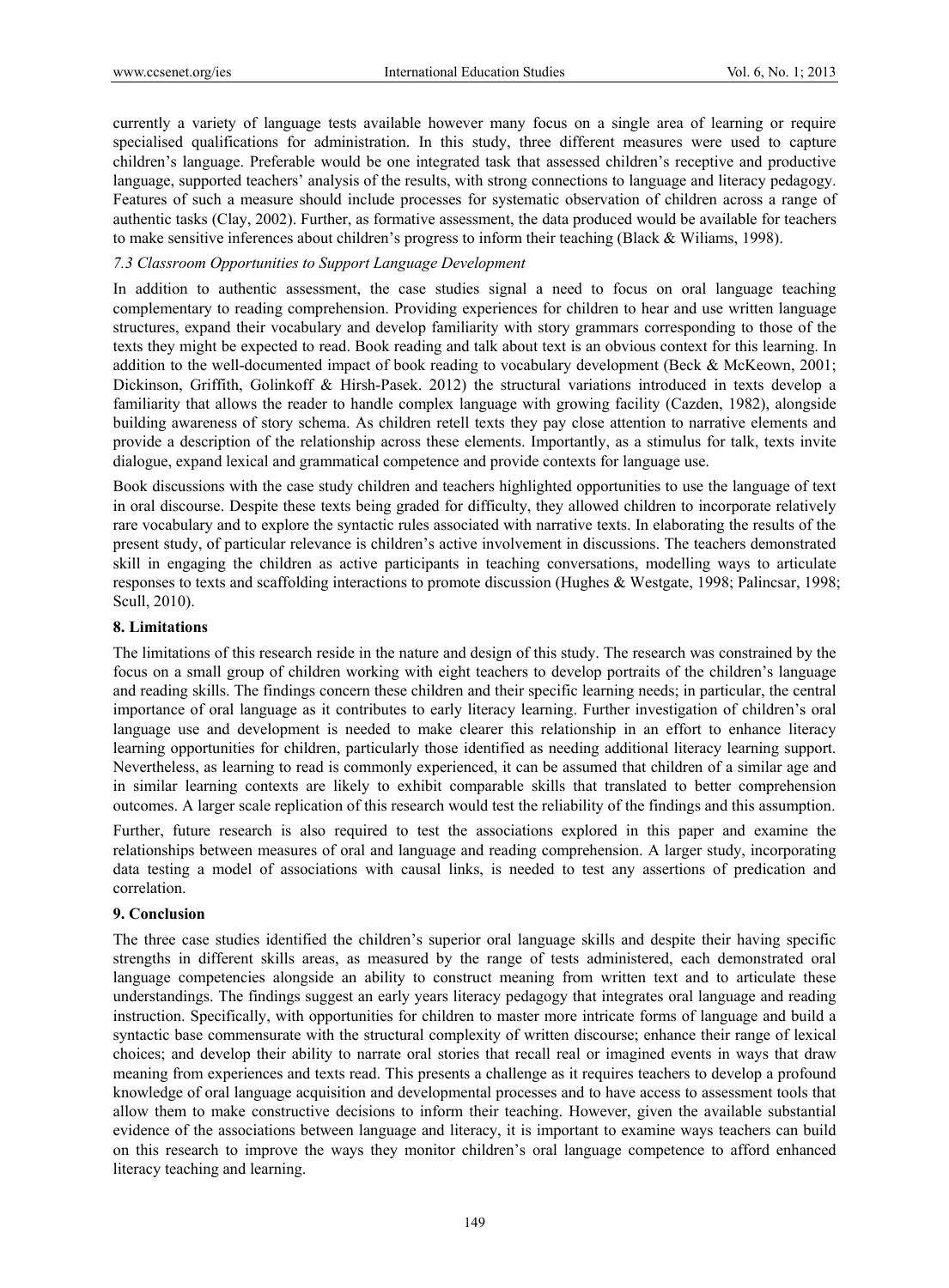#### **References**

Anderson, K. E. (1999). *The new baby*. Wellington: Learning Media.

- Beck, I. L., & McKeown, M. G. (1991). Conditions of vocabulary acquisition. In R. Barr, M. L. Kamill, P. B. Mosenthal & P. D. Pearson (Eds.), *Handbook of reading research,* (Vol. 2, pp. 789-814). White Plains NY: Longman.
- Beck, I. L., & McKeown, M. G. (2001). Text talk: Capturing the benefits of read-aloud experiences for children. *The Reading Teacher, 55*, 10-20.
- Biemiller, A. (2011, Winter). Vocabulary: What words should we teach? *Better evidence-based education.* Johns Hopkins University School of Education Center for Research and Reform in Education, pp.10-11.
- Black, P., & Wiliams, D. (1998). Assessment and Classroom Learning. *Assessment in Education, 5*, 7-74. http://dx.doi.org/10.1080/0969595980050102
- Bliss, L. S., & McCabe, A. (2008). Personal narratives cultural differences and clinical implications. *Topics in Language Disorders, 28*, 162–177. http://dx.doi.org/10.1177/0013124510392567
- Cazden, C. B. (1982). Contexts for literacy: in the mind and in the classroom. *Journal of Reading Behavior, 14*, 413-427.
- Clay, M. M. (1991). *Becoming literate: The construction of inner control.* Auckland: Heinemann.
- Clay, M. M. (2001). *Change over time in children's literacy development.* Auckland: Heinemann.
- Clay, M. M. (2002). *An observation survey of early literacy achievement*. Auckland: Heinemann.
- Clay, M. M. (2004). Talking, reading and writing. *Journal of Reading Recovery,* Spring, 1-15.
- Clay, M. M., Gill, M., Glynn, T., McNaughton, T., & Salmon, K. (2007). *Record of oral language: Observing changes in the acquisition of language structures.* Auckland: Heinemann.
- Cole, B. (1988). *The trouble with grandad.* London: Treasure Press.
- Curriculum Corporation. (1999). *School Entry Assessment (SEA).* Wellington, N.Z.: Learning Media for Curriculum Corporation.
- Dickinson, D. K., & Porche, M. V. (2011). Relation between language experiences in preschool classrooms and children's kindergarten and fourth-grade language and reading abilities. *Child Development, 82*, 870-886. http://dx.doi.org/10.1111/j.1467-8624.2011.01576.x
- Dickinson, D. K., & Tabors, P. O. (2001). *Beginning literacy with language: Young children learning at home and school.* Baltimore, MD: Paul H. Brookes.
- Dickinson, D. K., Griffith, J. A., Golinkoff, R. M., & Hirsh-Pasek. K. (2012). How reading books fosters language development around the world. *Child Development Research, 2012* Article ID 602807, 15 pages. http://dx.doi.org/10.1155/2012/602807
- Dickinson, D. K., McCabe, A., Anastasopoulos, L., Peisner-Feinberg, E. S., & Poe, M. D. (2003). The comprehensive language approach to early literacy: The interrelationships among vocabulary, phonological sensitivity, and print knowledge among preschool-aged children. *Journal of Educational Psychology, 9,* 465–481. http://dx.doi.org/10.1037/0022-0663.95.3.465
- Eskey, D. E. (1986). Theoretical foundations. In F. Dubin, D. E. Eskey & W. Grabe (Eds.), *Teaching second language reading for academic purposes* (pp. 3-23). Reading, MA: Adison-Wesley.
- Freebody, P., & Anderson, R. C. (1983). Effects on text comprehension of differing proportions and locations of difficult vocabulary. *Journal of Reading Behavior*, *15*(3), 19-39.
- Gee, J. P. (2004). *Situated language and learning: A critique of traditional schooling.* New York NY: Routledge.
- Griffin, T. M., Hemphill, L., Camp, L., & Wolf, D. P. (2004). Oral discourse in the preschool years and later literacy skills. *First Language, 24,* 123-147. http://dx.doi.org/10.1177/0142723704042369
- Harrison, C. (2004). *Understanding reading development.* London: Paul Chapman.
- Heath, S. B. (1983). *Ways with words.* Cambridge: Cambridge University Press.
- Hughes M., & Westgate, D. (1998). Possible enabling strategies in teacher-led talk with young pupils. *Language and Education*, *12*, 174-191. http://dx.doi.org/10.1080/09500789808666747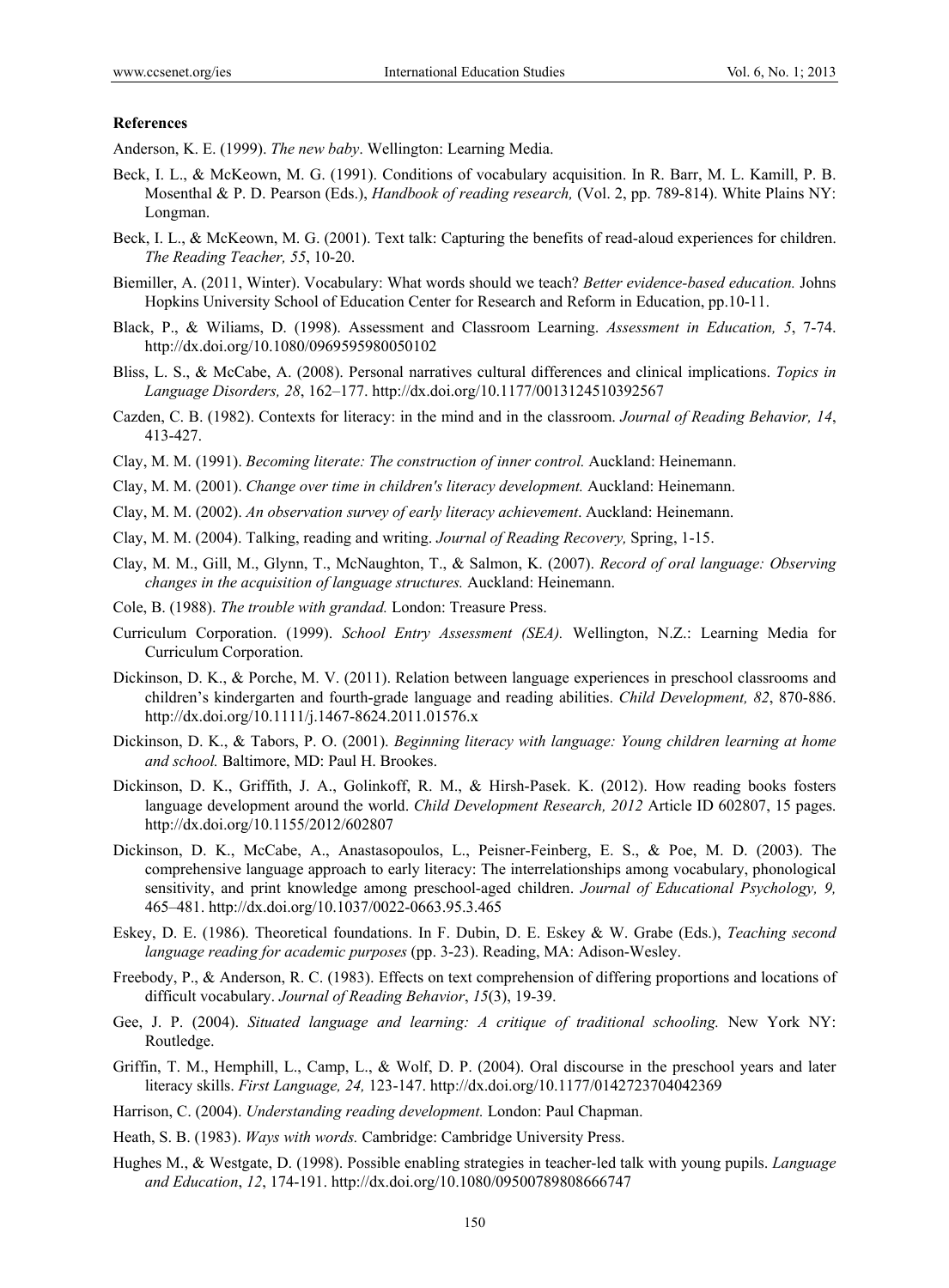- Huttenlocher, J., Vasilyeva, M., & Shimpi, P. (2004). Syntactic priming in young children. *Journal of Memory and Language, 50*, 182–195. http://dx.doi.org/10.1016/j.jml.2003.09.003
- In H. W. Catts & A, G, Kamhi (Eds.), *Language and reading disabilities* (2<sup>nd</sup> ed. pp. 157-232). Boston: Allyn & Bacon.
- Leu, D. J., Jr. (1982). Differences between oral language and written discourse and the acquisition of reading proficiency. *Journal of Reading Behavior, 14*, 111-125.
- Lever, R., & Sénéchal, M. (2011). Discussing stories: On how a dialogic reading intervention improves kindergartners' oral narrative construction. *Journal of Experimental Child Psychology, 108*, 1–24. http://dx.doi.org/10.1016/j.jecp.2010.07.002 PMid:20828708
- National Early Literacy Panel. (2009). Developing Early Literacy: Report of the National Early Literacy Panel. Jessup, Maryland, National Institute for Literacy. http://lincs.ed.gov/publications/pdf/NELPReport09.pdf
- NICHD Early Child Care Research Network (2005). Pathways to Reading: The Role of Oral Language in the Transition to Reading, *Developmental Psychology, 41*, 428–442. http://dx.doi.org/10.1037/0012-1649.41.2.428
- Noonan, D. (1999). *Bernard O'Brien's tooth*. Wellington: Learning Media.
- Palincsar, A. S. (1998). Social constructivist perspectives on teaching and learning. *Annual Review of Psychology, 49,* 345-375. http://dx.doi.org/10.1146/annurev.psych.49.1.345 PMid:15012472
- Paris, A. H., & Paris, S. G. (2003). Assessing narrative comprehension in young children. *Reading Research Quarterly*, *38*, 36-76. http://dx.doi.org/10.1598/RRQ.38.1.3
- Parkin, C., Parkin, C., & Pool, B. (2002). *PROBE reading assessment*. New Zealand: Triune Initiatives.
- Pearson, P. D., Hiebert, E. H., & Kamil, M. L. (2007). Vocabulary assessment: what we know and what we need to learn. *Reading Research Quarterly, 42*, 282–296. http://dx.doi.org/10.1598/RRQ.42.2.4
- Perfetti, C. A. (1990). The cooperative language processes: Semantic influences in an autonomous syntax. In D. A. Balota, G. B. Flores D'Arcais & K. Rayner (Eds.), *Comprehension processes in reading* (pp. 205-230). Hillsdale, N.J: Lawrence Erlbaum Associates.
- Raban, B. (1999). Language and literacy as epistemology. In J. S. Gaffney & B. J. Askew (Eds.), *Stirring the waters: The influence of Marie Clay* (pp. 99–111). Portsmouth, NH: Heinemann.
- Raban, B. (2000). *Just the beginning*. Canberra: Research and Evaluation Branch, International Analysis and Evaluation Division, Department of Education, Training and Youth Affairs.
- Richgels, D. J. (2004). Paying attention to language. *Reading Research Quarterly, 39*, 470-477. http://dx.doi.org/10.1598/RRQ.39.4.6
- Riley, J., & Burrell, A. (2007). Assessing children's oral storytelling in their first year of school. *International Journal of Early Years Education, 15*, 181-196. http://dx.doi.org/10.1080/09669760701289136
- Rumelhart, D. E. (1994). Toward an interactive model of reading. In R. B. Ruddell, M. R. Ruddell & H. Singer (Eds.), *Theoretical models and processes of reading* (4th ed. pp. 864-894). Newark, DE: International Reading Association.
- Scull, J. (2010). Embedding comprehension within reading acquisition processes. *Australian Journal of Language and Literacy. 33*, 87-107*.*
- Singer, H. (1994). The substrata-factor theory of reading. In R. B. Ruddell, M. R. Ruddell & H. Singer (Eds.), *Theoretical models and processes of reading* (4th ed. pp. 895-927). Newark, DE: International Reading Association.
- Snow, C. E. (1991). The theoretical basis for relationships between language and literacy development. *Journal of Research in Childhood Education*, *6*, 5–15. http://dx.doi.org/10.1080/02568549109594817
- Snow, C. E., Burns, M. S., & Griffin, P. (Eds.) (1998). *Preventing reading difficulties in young children.* Washington, DC: National Academy Press.
- Stanovich, K. E. (1986). Matthew effects in reading: some consequences of individual differences in the acquisition of literacy. *Reading Research Quarterly, 21*, 360-406. http://dx.doi.org/10.1598/RRQ.21.4.1